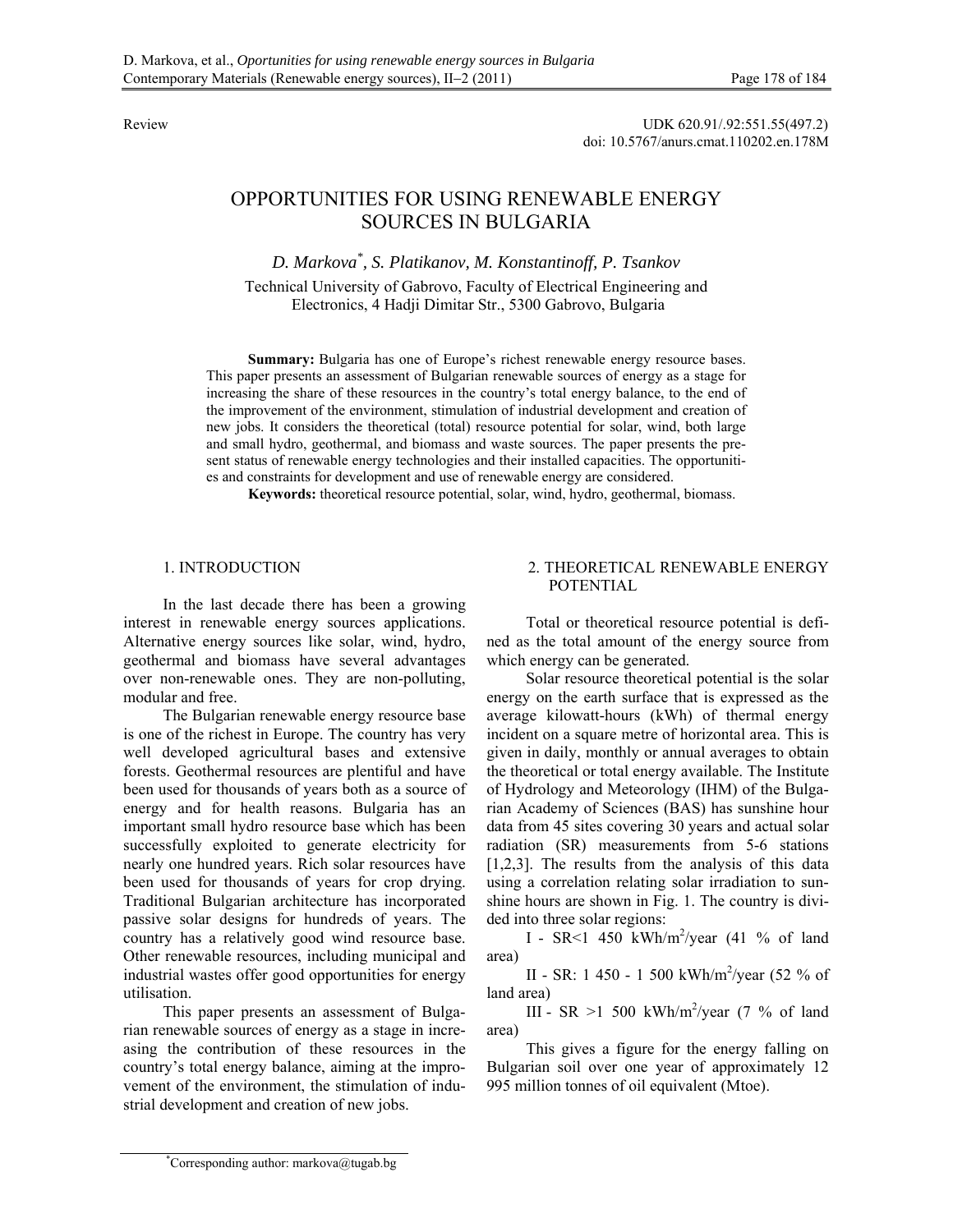The theoretical potential for wind is the energy contained in the wind at a certain height above the ground level. This potential is commonly expressed as the average annual wind speed for a location of 10 metres above the ground level. Data of the wind speed and the wind direction has been obtained by the IHM from 419 meteorological stations over 30 years [1−3]. Figure 2 shows a wind resource map. The country is split into four wind zones. The only two zones of interest for wind electricity generation are zones with 5−7 m/s and more than 7 m/s. An estimate of the land area in these zones is  $1\,430\,\mathrm{km}^2$ .

Total potential for small hydro-electric power is commonly expressed in terms of Gigawatthours (GWh) of electrical energy which could be generated from this source per annum, and estimated from river flow rates and the change in height of the rivers over sections of their length. The resource assessment has been based on existing data (over many years). Based on the analysis of hydro resources they have been divided into categories: large hydro of above 2 MW and small hydro of below 2 MW installed capacity. Table 1 shows the theoretical hydro potential in GWh/year and ktoe.



*Figure 1. Solar Resources in Bulgaria* 



*Figure 2. Areas of High Wind Speed in Bulgaria*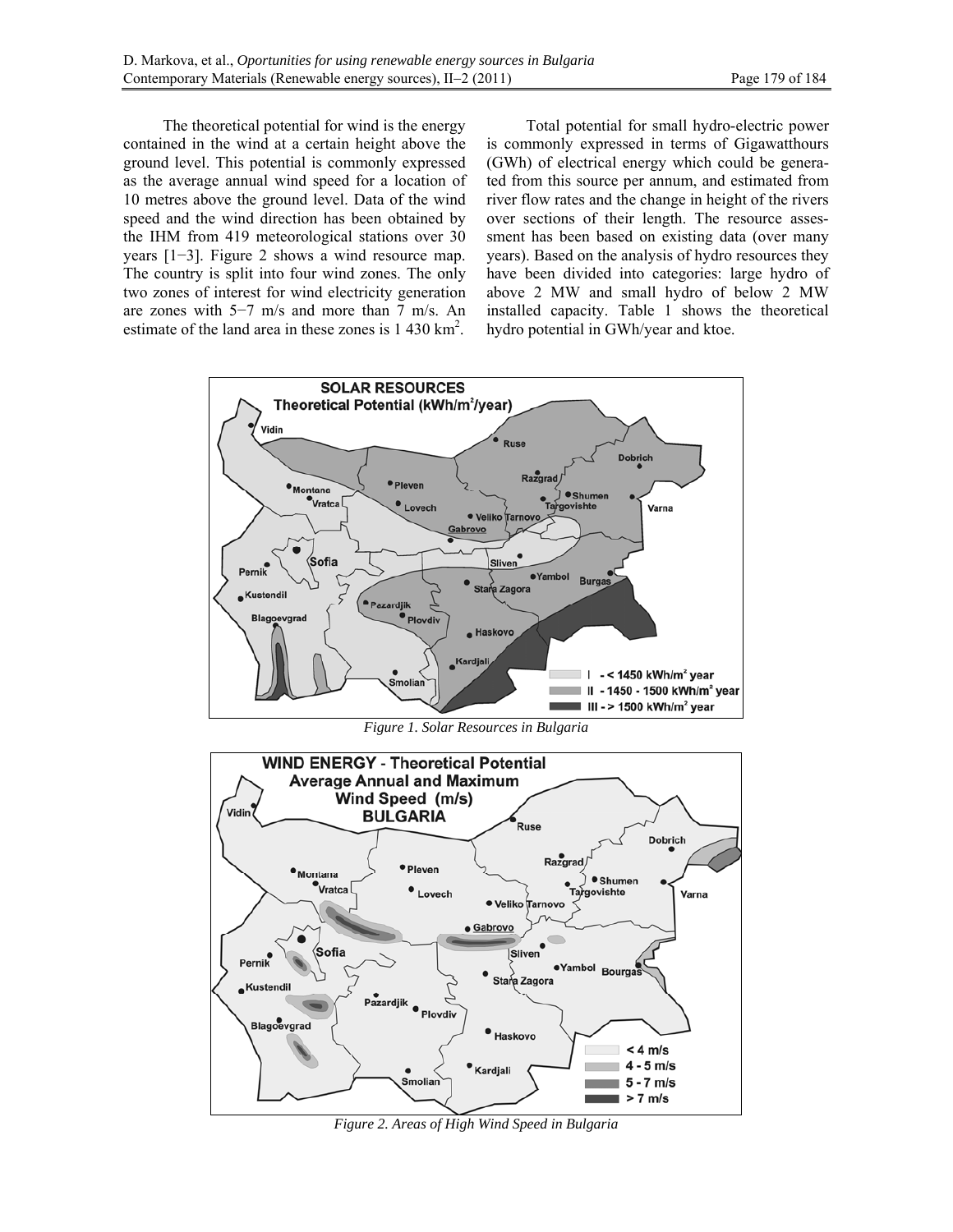Total potential for small hydro-electric power is commonly expressed in terms of Gigawatthours (GWh) of electrical energy which could be generated from this source per annum, and estimated from river flow rates and the change in

Theoretical potential for geothermal, where Bulgarian sources are primarily for thermal use, is thermal energy contained in thermal waters. Energy is expressed in Terajoules per annum (TJ/yr) for comparison purposes with energy balance data and it is calculated from the flow rate and the temperature of thermal waters. Theoretical potential is taken only from known resources. The total geothermal potential has been assessed on the basis of data from more than 120 different sites around the country. It is shown in Table 2.

Theoretical potential for biomass and waste is first expressed in available tonnes of resource per annum. The theoretical potential depends on the calorific value of each waste or biomass resource. Tonnes of biomass are defined by either the amount of waste produced (for industrial, animal and municipal wastes) or by the land area which is under crops (for agricultural wastes and for energy crops) and produces a certain yield on the annual basis.

The number of biomass sources is large. The main categories are: forestry residues; energy crops wood; energy crops - liquid biofuels; agricultural solid waste; agricultural liquid waste; industrial solid waste; industrial liquid waste; municipal solid waste; municipal liquid waste. Table 3 shows biomass resources by resource type. The relative proportions of biomass categories are shown in Figure 3.

All theoretical potential can be expressed in common terms: tonnes of oil equivalent (toe) or Terajoules (TJ), in order to allow comparison. The profile of Bulgarian theoretical potential for renewable energy resources is summarised in Table 4 and is shown in Figure 4.

| Region         | Theoretical Potential, GWh/yr |             | Theoretical Potential,<br>ktoe/yr |             | Installed<br>Capacity, kW |
|----------------|-------------------------------|-------------|-----------------------------------|-------------|---------------------------|
|                | Large Hydro                   | Small Hydro | Large Hydro                       | Small Hydro | Small Hydro               |
| <b>Bourgas</b> | 700                           | 139         | 60                                | 11.914      |                           |
| Haskovo        | 3730                          | 92          | 319.714                           | 7.885       | 1025                      |
| Lovech         | 2975                          | 216         | 255                               | 18.514      | 8824                      |
| Montana        | 2485                          | 356         | 213                               | 30.514      | 5127                      |
| Ploydiv        | 8160                          | 181         | 699.429                           | 15.514      | 2825                      |
| Rousse         | 875                           | 58          | 75                                | 4.971       |                           |
| Sofia City     | 875                           | 34          | 75                                | 2.914       | 1380                      |
| Sofia Region   | 5050                          | 426         | 432.857                           | 36.514      | 5653                      |
| Varna          | 175                           | 25          | 15                                | 2.143       | 400                       |
| Total          | 25025                         | 1527        | 2145                              | 130.866     | 25234                     |

*Table 1. Hydro Resources - Theoretical Potential and Installed Capacity* 

*Table 2. Geothermal Resources - Theoretical Potential and Installed Capacity* 

|              | <b>Theoretical Potential</b> |          | <b>Installed Capacity</b> |          |
|--------------|------------------------------|----------|---------------------------|----------|
| Region       | TJ/year                      | toe/year | TJ/year                   | toe/year |
| Bourgas      | 453                          | 10786    | 43.5                      | 1036     |
| Haskovo      | 711                          | 16928    | 72.5                      | 1726     |
| Lovech       | 2213                         | 52690    | 174.0                     | 4143     |
| Montana      | 260                          | 6190     | 7.3                       | 174      |
| Ploydiy      | 2566                         | 61095    | 261.1                     | 6217     |
| Sofia City   | 674                          | 16048    | 58.0                      | 1381     |
| Sofia Region | 2983                         | 71024    | 247.0                     | 5881     |
| Varna        | 3996                         | 91142    | 507.6                     | 12086    |
| Total        | 13856                        | 325903   | 1371                      | 32644    |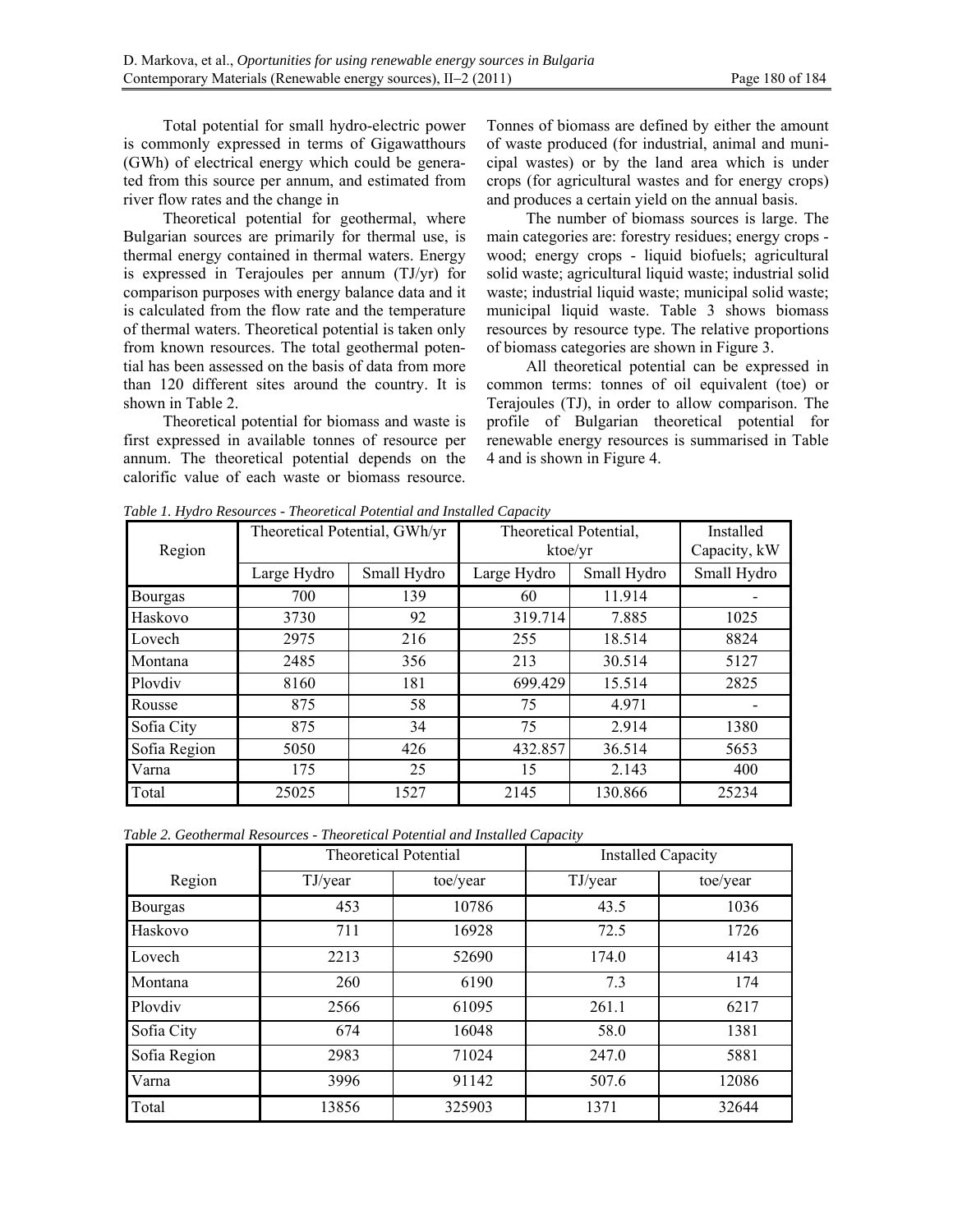| Table 3. Bulgarian Biomass Theoretical Potential |               |           |              |         |           |
|--------------------------------------------------|---------------|-----------|--------------|---------|-----------|
| Agric. Solid                                     | Energy Crops, | Firewood, | Munic. Solid | Others. | Total.    |
| Waste, toe                                       | toe           | toe       | Waste, toe   | toe     | toe       |
| 1 877 941                                        | 842 830       | 547 162   | 306 802      | 33 225  | 3 607 962 |



*Figure 3. Biomass Theoretical Potential* 

|  | Table 4. Bulgarian Renewable Energy Resource |  |
|--|----------------------------------------------|--|
|  |                                              |  |

| $\mathbf{\mathcal{L}}$<br>Resource |      | Solar       | Wind      | Hydro<br>$(Large +$<br>Small) | Geothermal | <b>Biomass</b><br>and<br>Waste |
|------------------------------------|------|-------------|-----------|-------------------------------|------------|--------------------------------|
| Total                              | ktoe | 12 955 000  | 75 000    | 2 2 7 6                       | 326        | 3608                           |
| Resource Avai-<br>lable            | TJ   | 544 110 000 | 3 150 000 | 95 5 87                       | 13 856     | 151 534                        |



*Figure 4. Bulgarian Renewable Energy Resource*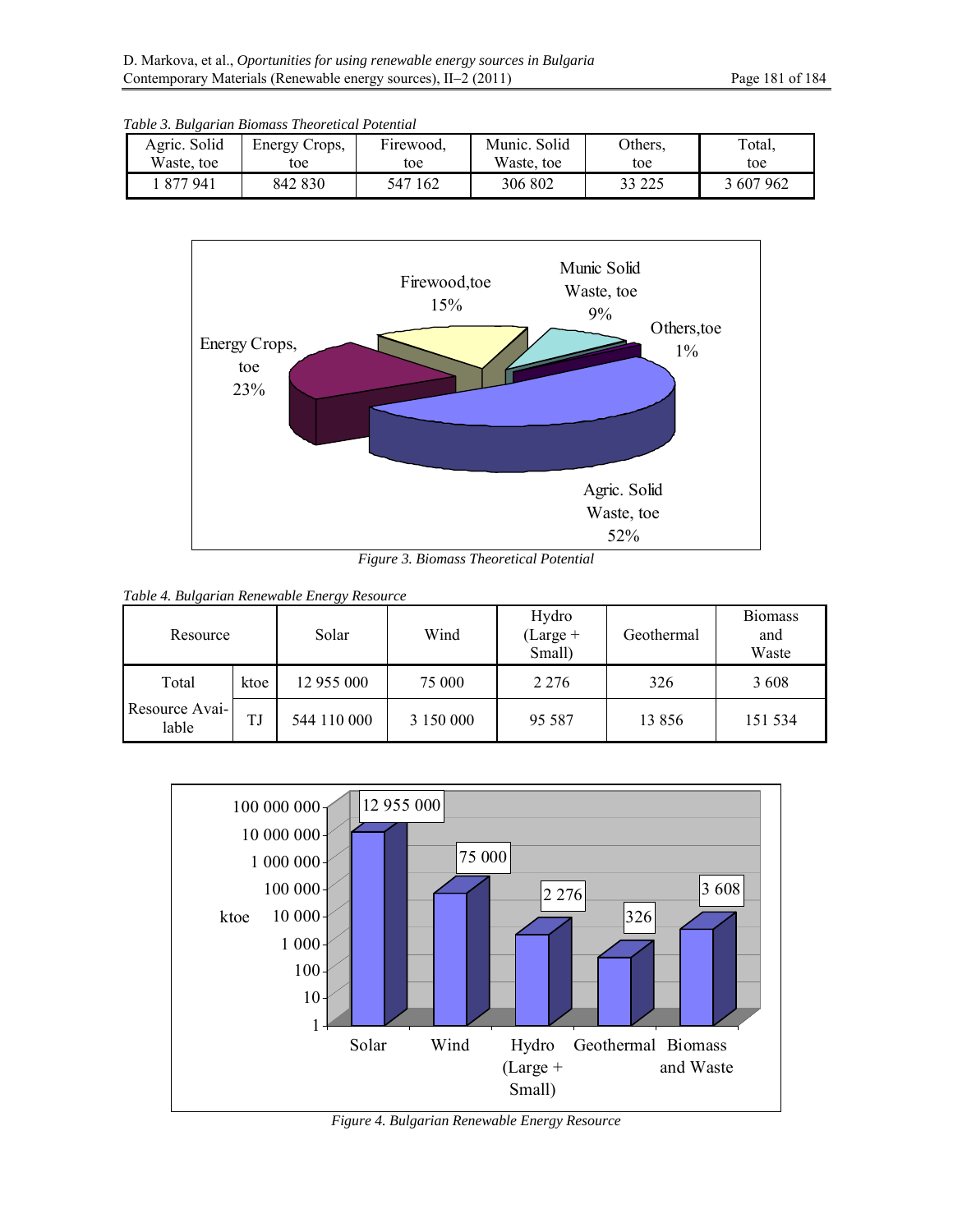# 3. RENEWABLE ENERGY TECHNOLOGIES − PRESENT STATUS AND INSTALLED **CAPACITY**

The renewable energy technologies are at different stages of development. Geothermal and solar energy have been widely studied and utilised whereas wind power has virtually no installed capacity at all except for water pumping. Small hydro installations have been installed over many years but the overall capacity is still quite low (Table 1). Biomass has an enormous installed capacity in the domestic, agricultural and industrial sectors but reliable data on the precise amount is very difficult to find. This section considers in brief the present status of renewable energy technologies and their installed capacities.

## Solar

Solar thermal water heating. There are 50000 m<sup>2</sup> plane collectors installed largely in hotels for catering and some process heating such as bottle washing. The breakdown of the installed capacity by regions is shown in Table 5.

*Table 5. Installed Capacity of Solar Water Heating and Biomass Boilers* 

| рилнизу рошету<br>Region | <b>Installed Solar</b><br>Water Heating<br>Capacity,<br>$m2$ of Panel Area | <b>Installed Bio-</b><br>mass Boiler<br>Capacity,<br><b>MW</b> |  |
|--------------------------|----------------------------------------------------------------------------|----------------------------------------------------------------|--|
| Bourgas                  | 17 100                                                                     | 1.0                                                            |  |
| Haskovo                  | 6 300                                                                      |                                                                |  |
| Lovech                   | 1450                                                                       | 1.4                                                            |  |
| Montana                  | 950                                                                        | 2.5                                                            |  |
| Plovdiv                  | 6 300                                                                      | 6.2                                                            |  |
| Rousse                   | 950                                                                        |                                                                |  |
| Sofia City               | 2 2 0 0                                                                    | 3.85                                                           |  |
| Sofia Region             | 6 800                                                                      | 30.0                                                           |  |
| Varna                    | 4 7 2 5                                                                    |                                                                |  |
| Total                    | 46 775                                                                     | 44.95                                                          |  |

Passive solar design. There is only one example of a passive solar house. From monitoring of this house for a one month period it was found that the passive solar contribution was 30 % of the load. There is clearly a good potential for passive solar heating given the good solar resource and the large heating demand.

Solar photovoltaics (PV). The Solar Energy Laboratory of the Bulgarian Academy of Sciences has designed their own PV cells and produced a small quantity of PV modules for testing and demonstration only. Two 1.5 kWp each PV grid connected systems have been installed in Bulgaria in the framework of INCO-COPERNICUS Programme of the European Commission [4].

# Wind

There are one or two examples of small wind generators in Bulgaria but there is a little general experience. A 5 kW imported from Russia generator is installed at the hotel at the Black Sea.

Several companies produce wind pumps for agricultural pumping with  $3\div 4$  metres water depth.

## Small Hydro

Hydro generation represents a modest, but important 6.9 % share in Bulgarian energy needs (World Bank 1993). The present installed capacity is 2 000 MW, of which 25 MW is small hydro. The average annual energy generated for the period from 1979 to 1993 was 2 734 MWh, with an average plant factor (for both small and large hydro) of 16.1 %, and a load factor of 37 % for small hydro. The present installed capacity for small hydro by region is shown in Table 1.

 Majority of small hydro in Bulgaria is grid connected, and this will continue to be the predominant use. Given the extent of the grid, there is a little demand for stand-alone small hydro, but there are encouraging signs that private enterprise is showing interest in the potential small hydro market.

## Geothermal

Geothermal energy has been utilised in Bulgaria for heating purposes in addition to its balneological uses for thousands of years [5]. Modern installations for space heating in buildings and greenhouses date back from nearly one hundred years ago. Considerable technological work was carried out during the 1970s and 1980s. This effectively stopped during the late 1980s with the political and economic changes that swept Bulgaria. The best figures on installed capacity are presented in Table 2 and illustrated in Figure 5.

## Biomass and Waste

Assessing installed biomass capacity in the market sectors has proved to be very difficult. The biomass user survey has produced some very revealing statistics about the amount of wood fuel being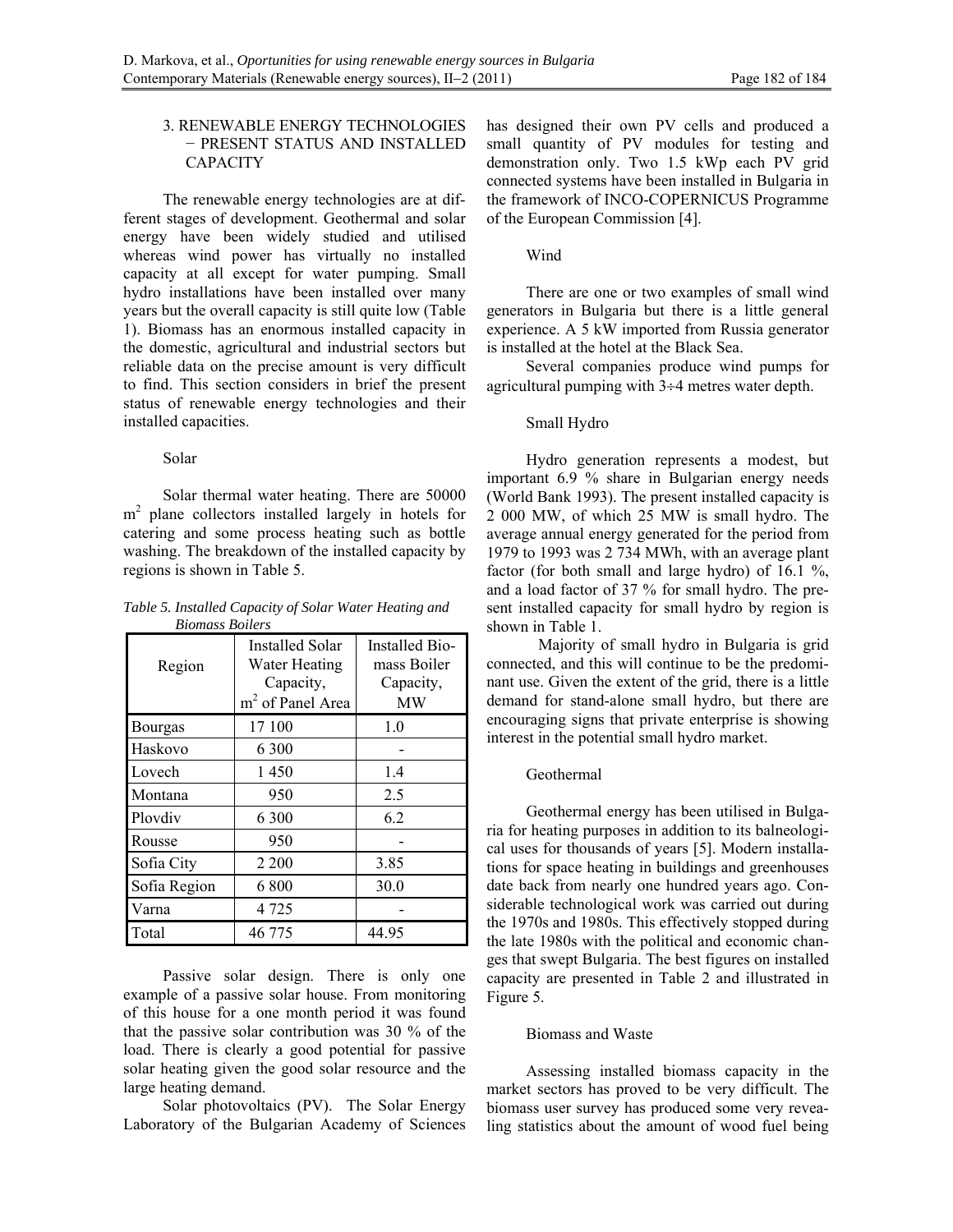used in Bulgaria. Household wood consumption is high. It is  $5 \text{ m}^3$  per household per annum on the average. Over  $4,7.10^6$  m<sup>3</sup> of wood  $(2.10^6$  tonnes) per annum are being used for household energy purposes in rural areas. An estimate for the commercial and industrial sectors is shown in Table 5.

For biomass to play a more significant role in the Bulgarian fuel economy consumers, would have to be familiarised with the new equipment and techniques for biomass fuel utilisation.



*Figure 5. Bulgarian Geothermal Capacity* 

## 4. CONCLUSIONS

The carried out research shows that Bulgarian rich renewable energy resource base can be tapped extensively and sustainably.

Bulgaria has numerous opportunities to develop its renewable energy source base. Its people have a high level of technical educational skills. Bulgaria has the infrastructure to support the development and exploitation of renewable energy to a much greater extent than many countries in Europe. It has a long history of renewable energy utilisation. The general population has a great interest in further development of renewable energy.

On the other hand, there are some constrains for development of renewables. Both the general public and senior government officials do not know much about renewable energy, or its potential to contribute towards Bulgaria's development. They have insufficient understanding of the ability of renewables to improve the environment, to stimulate industrial development, to generate jobs, to reduce the country dependency on imports or to generate government revenues. Moreover, prices of energy have put renewables at a disadvantage for many years. There are almost no government initiatives or incentives to encourage the development and use of renewable energy. There is a lack of financial support for renewable energy projects.

#### 5. REFERENCES

[1] M. Bess, *Evaluation of Renewable Energy Resources in Bulgaria.* In Proceedings of Bulgarian National Energy Forum '97, Droujba, Varna, Bulgaria, 1997, 124−131.

[2] S. Shtrakov et al., *Current Situation and Prospects of Renewable Energy Sources in Bulgaria.* In Proceedings of EMF '97 Conference, Sozopol, Bulgaria, 1997, 138−141.

[3] Climatic of Bulgaria handbook, Volume 1, Science and Art Publishing House, Sofia, 1981.

[4] N. Tutundjiev, P. Vitanov, *Stand-Alone PV Pumping System.* In Proceedings of Bulgarian National Energy Forum '97, Droujba, Varna, Bulgaria, 1997, 138−141.

[5] Proceedings of Third National Conference Renewable Energy Sources, Bulgarian Academy of Sciences, Sofia 2003.